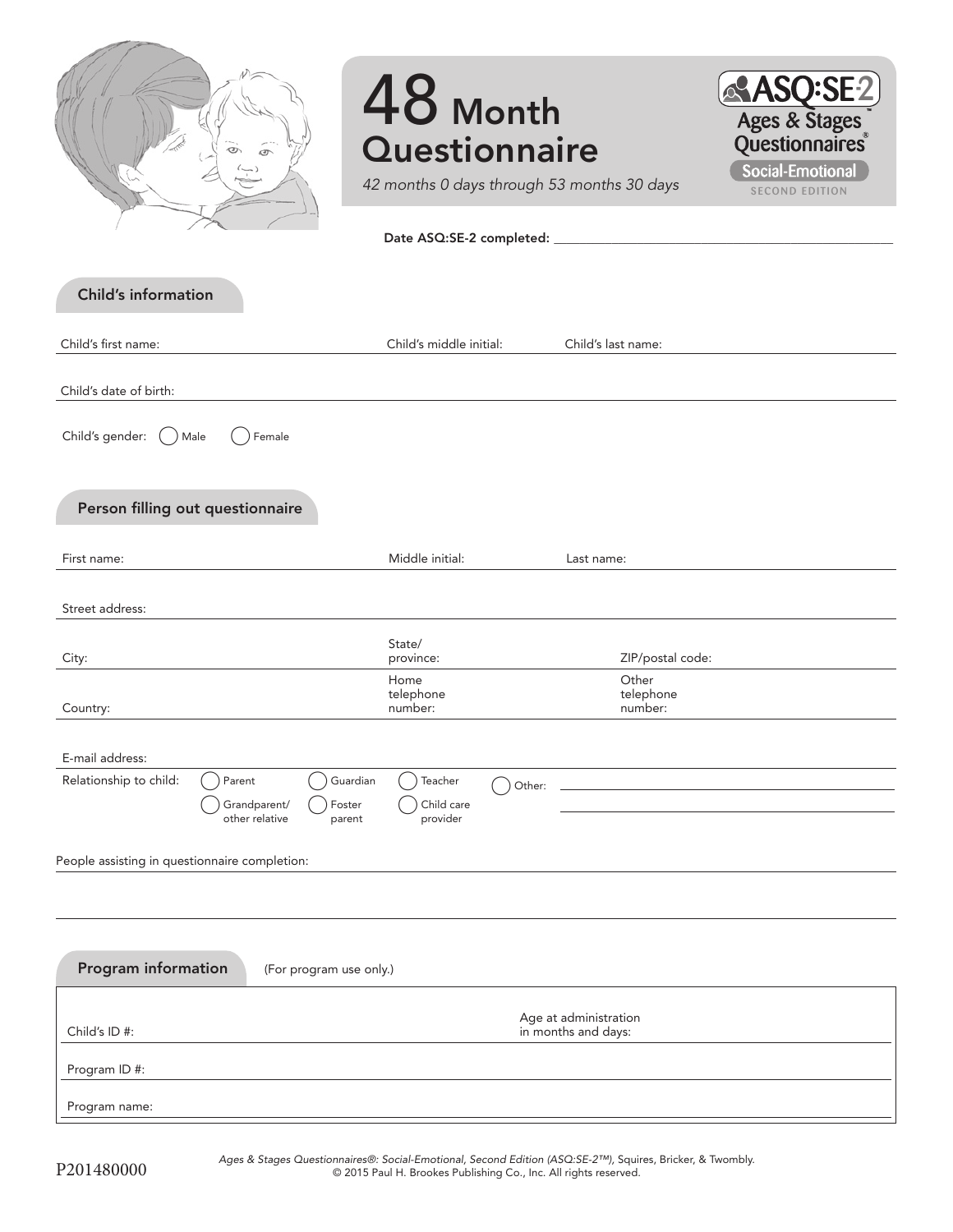| 48 Month Questionnaire 42 months 0 days through 53 months 30 days                                                                                                                                                                                              | <b>ASO:S</b>                                                                                                     |
|----------------------------------------------------------------------------------------------------------------------------------------------------------------------------------------------------------------------------------------------------------------|------------------------------------------------------------------------------------------------------------------|
| Questions about behaviors children may have are listed on the following pages. Please read each question carefully and check the<br>box $\sqrt{ }$ that best describes your child's behavior. Also, check the circle $\tilde{Q}$ if the behavior is a concern. |                                                                                                                  |
| <b>Important Points to Remember:</b>                                                                                                                                                                                                                           |                                                                                                                  |
| Answer questions based on what you know about your<br>child's behavior.                                                                                                                                                                                        | Please return this questionnaire by: ______________<br>If you have any questions or concerns about your child or |
| Answer questions based on your child's usual behavior,<br>not behavior when your child is sick, very tired, or hungry.                                                                                                                                         | about this questionnaire, contact: ___________<br>Thank you and please look forward to filling out another       |
| Caregivers who know the child well and spend more than<br>15-20 hours per week with the child should complete ASQ:SE-2.                                                                                                                                        | ASQ:SE-2 in ___________ months.                                                                                  |

Ť

Ť.

|                                                                                  | <b>OFTEN OR</b><br><b>ALWAYS</b> | SOME-<br><b>TIMES</b>           | <b>RARELY OR</b><br><b>NEVER</b>  | <b>CHECK IF</b><br>THIS IS A<br><b>CONCERN</b> |  |
|----------------------------------------------------------------------------------|----------------------------------|---------------------------------|-----------------------------------|------------------------------------------------|--|
| 1. Does your child look at you when you talk to him?                             | $\overline{\phantom{a}}$ z       | $\hfill\ensuremath{\mathsf{V}}$ | $\mathbb{R}$ $\times$             | $\vee$                                         |  |
| 2. Does your child cling to you more than you expect?                            | $\Box$ $\times$                  | $\hfill\ensuremath{\mathsf{V}}$ | $\Box$ z                          | $(\ )_{\vee}$                                  |  |
| 3. Does your child talk or play with adults she knows well?                      | $\Box$ z                         | $\overline{\phantom{a}}$ v      | $\overline{\phantom{a}}$ x        | $()$ v                                         |  |
| 4. When upset, can your child calm down within 15 minutes?                       | $\Box$ z                         | $\hfill\ensuremath{\mathsf{V}}$ | $\Box$ x                          | $( )_v$                                        |  |
| Does your child like to be hugged or cuddled?<br>5.                              | $\Box$ z                         | $\hfill\ensuremath{\mathsf{V}}$ | $\Box$ x                          | $() \vee$                                      |  |
| 6. Does your child seem too friendly with strangers?                             | $\overline{\phantom{a}}$ x       | $\overline{\phantom{a}}$ v      | $\Box$ z                          | $()$ v                                         |  |
| 7. Does your child settle himself down after exciting activities?                | $\overline{\phantom{a}}$ z       | $\hfill\blacksquare$ $\lor$     | $\overline{\phantom{a}}$ $\times$ | $()$ v                                         |  |
| Does your child cry, scream, or have tantrums for long periods of<br>8.<br>time? | $\overline{\phantom{a}}$ x       | $\hfill\ensuremath{\mathsf{V}}$ | $\Box$ z                          | $(\ )_{\vee}$                                  |  |

TOTAL POINTS ON PAGE \_\_\_\_\_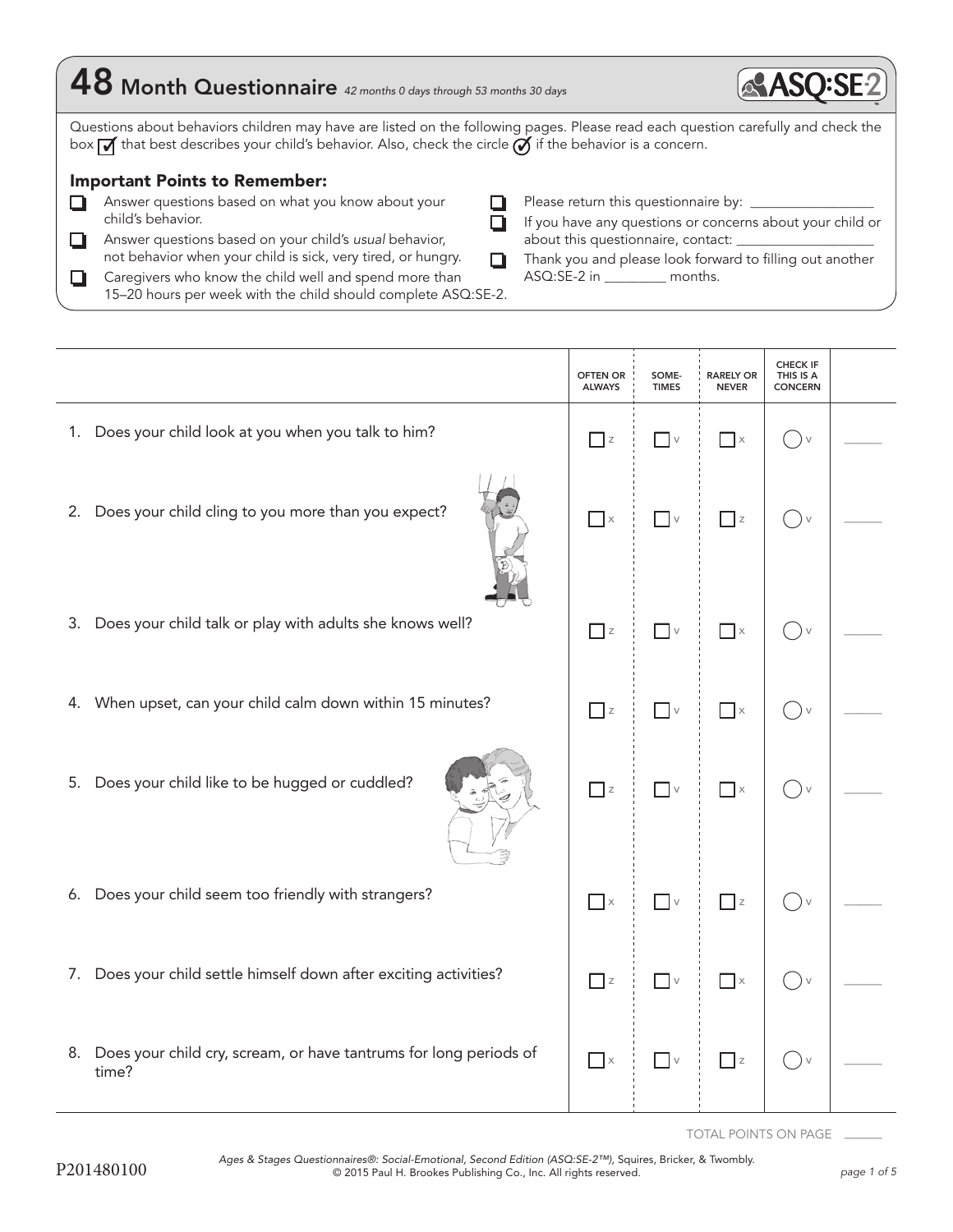| <b>ASO:S</b> | $\mathbf{P}$ | ⊏Ω∣∈ |  |
|--------------|--------------|------|--|
|              |              |      |  |

48 Month Questionnaire **2 Check the box of that best describes your child's behavior.** 

|                                                                                                                                                                       | <b>OFTEN OR</b><br><b>ALWAYS</b> | SOME-<br><b>TIMES</b>           | <b>RARELY OR</b><br><b>NEVER</b>  | <b>CHECK IF</b><br>THIS IS A<br><b>CONCERN</b> |  |
|-----------------------------------------------------------------------------------------------------------------------------------------------------------------------|----------------------------------|---------------------------------|-----------------------------------|------------------------------------------------|--|
| 9. Is your child interested in things around her,<br>such as people, toys, and foods?                                                                                 | $\Box$ z                         | $\overline{\phantom{a}}$ v      | $\mathbb{R}$ $\times$             | $\vee$<br>$\rightarrow$                        |  |
| 10. Does your child stay dry during the day?                                                                                                                          | $\Box$ z                         | $\Box$ v                        | $\Box$ x                          | $\bigcup$                                      |  |
| 11. Does your child have eating problems? For example, does he<br>stuff food, vomit, eat things that are not food, or _______?<br>(Please describe.)                  | $\Box$ x                         | $\overline{\phantom{a}}$ v      | $\Box$ z                          | $\rightarrow$                                  |  |
|                                                                                                                                                                       |                                  |                                 |                                   |                                                |  |
| 12. Do you and your child enjoy mealtimes together?                                                                                                                   | $\overline{z}$                   | $\overline{\phantom{a}}$ v      | $\Box$ x                          | $\bigvee$                                      |  |
| 13. Does your child do what you ask her to do?                                                                                                                        | $\overline{z}$                   | $\overline{\phantom{a}}$ v      | $\overline{\phantom{a}}$ x        | $()$ v                                         |  |
| 14. Does your child seem happy?                                                                                                                                       | $\Box$ z                         | $\hfill\ensuremath{\mathsf{V}}$ | $\overline{\phantom{a}}$ x        | ()v                                            |  |
| 15. Does your child sleep at least 8 hours in a 24-hour period?                                                                                                       | $\Box$ z                         | $\overline{\phantom{a}}$ v      | $\Box$ x                          |                                                |  |
| 16. Does your child seem more active than other children his age?                                                                                                     | $\overline{\phantom{a}}$ x       | $\Box$ v                        | $\overline{\phantom{a}}$ z        |                                                |  |
| 17. Does your child use words to tell you what she wants or needs?                                                                                                    | $\Box$ z                         | $\hfill\ensuremath{\mathsf{V}}$ | $\overline{\phantom{a}}$ $\times$ |                                                |  |
| 18. Does your child stay with activities he enjoys for at least<br>10 minutes (other than watching shows or videos, or playing with<br>electronics)?                  | $\overline{\phantom{a}}$ z       | $\overline{\phantom{a}}$ v      | $\Box$ $\times$                   |                                                |  |
| 19. Does your child use words to describe her feelings and the<br>feelings of others? For example, does she say, "I'm happy,"<br>"I don't like that," or "She's sad?" | $\Box$ z                         | $\hfill\blacksquare$ $\lor$     | $\Box$ x                          |                                                |  |

TOTAL POINTS ON PAGE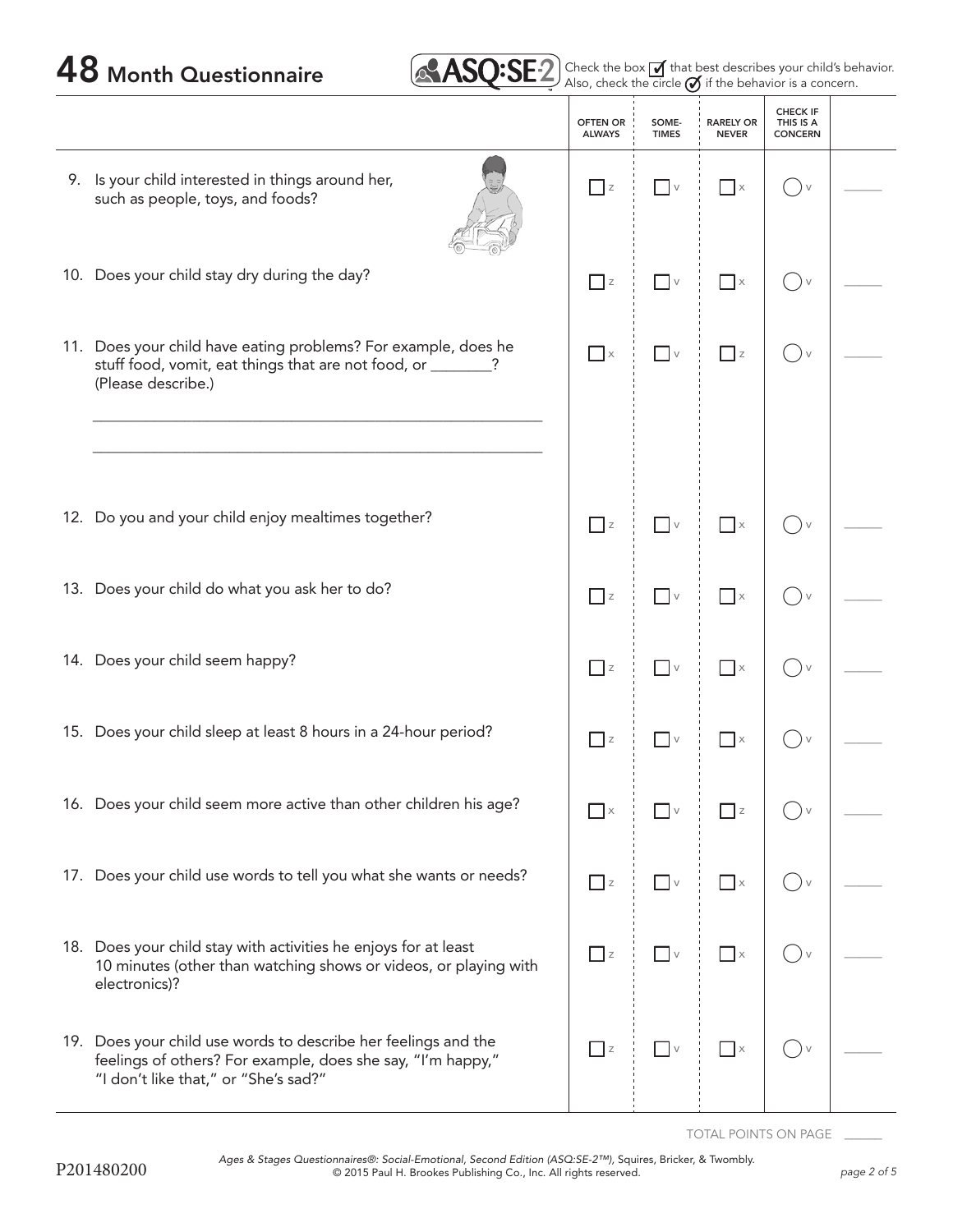| 48 Month Questionnaire | $\left(\sqrt{31.512}\right)$ Check the box $\overline{1}$ that best describes your child's behavior. |
|------------------------|------------------------------------------------------------------------------------------------------|
|------------------------|------------------------------------------------------------------------------------------------------|

|                                                                                                                                                                            | <b>OFTEN OR</b><br><b>ALWAYS</b> | SOME-<br><b>TIMES</b>           | <b>RARELY OR</b><br><b>NEVER</b> | <b>CHECK IF</b><br>THIS IS A<br><b>CONCERN</b> |  |
|----------------------------------------------------------------------------------------------------------------------------------------------------------------------------|----------------------------------|---------------------------------|----------------------------------|------------------------------------------------|--|
| 20. Does your child move from one activity to the next with little<br>difficulty (for example, from playtime to mealtime)?                                                 | $\Box$ z                         | $\Box$ v                        | $\Box$ x                         | $\vee$                                         |  |
| 21. Does your child explore new places, such as a park or a friend's<br>home?                                                                                              | $\Box$ z                         | $\Box$ v                        | $\Box$ $\times$                  | $\vee$<br>in 19                                |  |
| 22. Does your child do things over and over and get upset when you<br>try to stop him? For example, does he rock, flap his hands, spin,<br>or ________? (Please describe.) | $\overline{\phantom{a}}$ x       | $\overline{\phantom{a}}$ v      | $\overline{z}$                   | $\vee$                                         |  |
|                                                                                                                                                                            |                                  |                                 |                                  |                                                |  |
| 23. Does your child hurt herself on purpose?                                                                                                                               | $\hfill \blacksquare$ $\times$   | $\overline{\phantom{a}}$ v      | $\Box$ z                         |                                                |  |
| 24. Does your child follow rules at home or at child care?                                                                                                                 | $\Box$ z                         | $\Box$ v                        | $\Box$ x                         | $\rightarrow$                                  |  |
| 25. Does your child destroy or damage things on purpose?                                                                                                                   | $\hfill \blacksquare$ $\times$   | $\hfill\ensuremath{\mathsf{V}}$ | $\Box$ z                         | $() \vee$                                      |  |
| 26. Does your child stay away from dangerous things, such as fire and<br>moving cars?                                                                                      | $\Box$ z                         | $\vee$                          |                                  |                                                |  |
| 27. Can your child name a friend?                                                                                                                                          | $\Box$ z                         | $\Box$ v                        | $\Box$ x                         |                                                |  |
| 28. Does your child show concern for other<br>people's feelings? For example, does he<br>look sad when someone is hurt?                                                    | $\Box$ z                         | $\hfill\ensuremath{\mathsf{V}}$ | $\overline{\phantom{a}}$ x       | $\vee$                                         |  |
| 29. Do other children like to play with your child?                                                                                                                        | $\Box$ z                         | $\overline{\phantom{a}}$ v      | $\Box$ x                         | $\vee$                                         |  |

TOTAL POINTS ON PAGE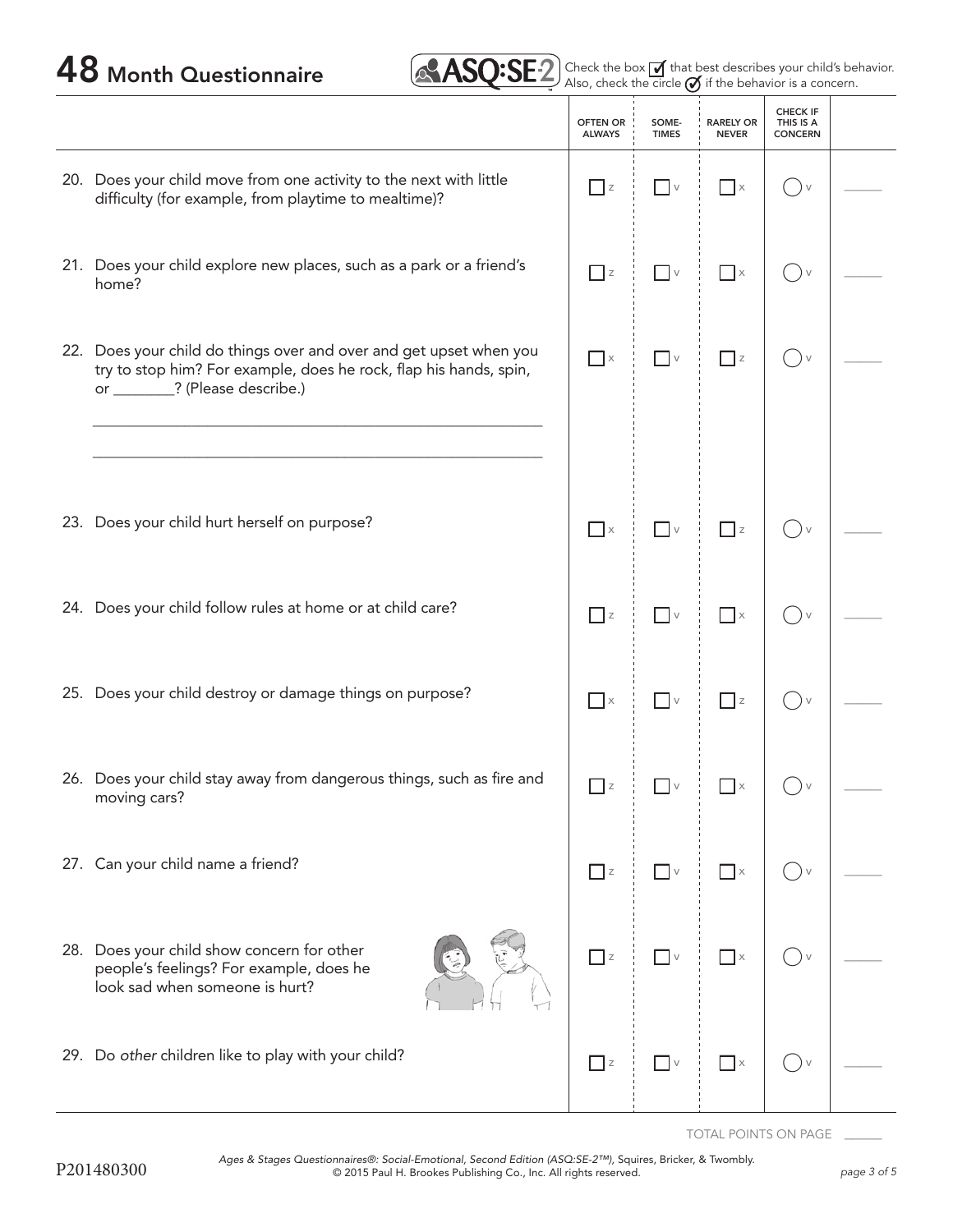

48 Month Questionnaire **2 Check the box of that best describes your child's behavior.** 

|                                                                                                                                                                                                         | <b>OFTEN OR</b><br><b>ALWAYS</b> | SOME-<br><b>TIMES</b>           | <b>RARELY OR</b><br><b>NEVER</b> | <b>CHECK IF</b><br>THIS IS A<br><b>CONCERN</b>  |  |
|---------------------------------------------------------------------------------------------------------------------------------------------------------------------------------------------------------|----------------------------------|---------------------------------|----------------------------------|-------------------------------------------------|--|
| 30. Does your child like to play with other children?                                                                                                                                                   | $\Box$ z                         | $\overline{\phantom{a}}$ v      | $\Box$ x                         | $( )$ v                                         |  |
| 31. Does your child try to hurt other children, adults, or animals (for<br>example, by kicking or biting)?                                                                                              | $\overline{\phantom{a}}$ x       | $\hfill\ensuremath{\mathsf{V}}$ | $\Box$ z                         | $\left( \begin{array}{c} \end{array} \right)$ v |  |
| 32. Does your child show an unusual interest in or knowledge of<br>sexual language and activity?                                                                                                        | $\overline{\phantom{a}}$ x       | $\hfill\ensuremath{\mathsf{V}}$ | $\Box$ z                         | $() \vee$                                       |  |
| 33. Does your child wake three or more times during the night?                                                                                                                                          | $\overline{\phantom{a}}$ x       | $\overline{\phantom{a}}$ v      | $\Box$ z                         | $( )_v$                                         |  |
| 34. Is your child too worried or fearful? If "sometimes" or "often or<br>always," please describe:                                                                                                      | $\overline{\phantom{a}}$ x       | $\hfill\ensuremath{\mathsf{V}}$ | $\Box$ z                         | $() \vee$                                       |  |
| 35. Does your child have simple back-and-forth conversations with<br>you? For example,<br>Parent: "It's raining!"<br>Child: "And cold outside."<br>Parent: "Let's get your coat."<br>Child: "I got it!" | $\Box$ z                         | $\overline{\phantom{a}}$ v      | $\mathsf{L}$                     |                                                 |  |
| 36. Has anyone shared concerns about your child's behaviors? If<br>"sometimes" or "often or always," please explain:                                                                                    | $\blacksquare$ $\times$          | $\overline{\phantom{a}}$ v      | $\Box$ z                         | $\rightarrow$                                   |  |

TOTAL POINTS ON PAGE \_\_\_\_\_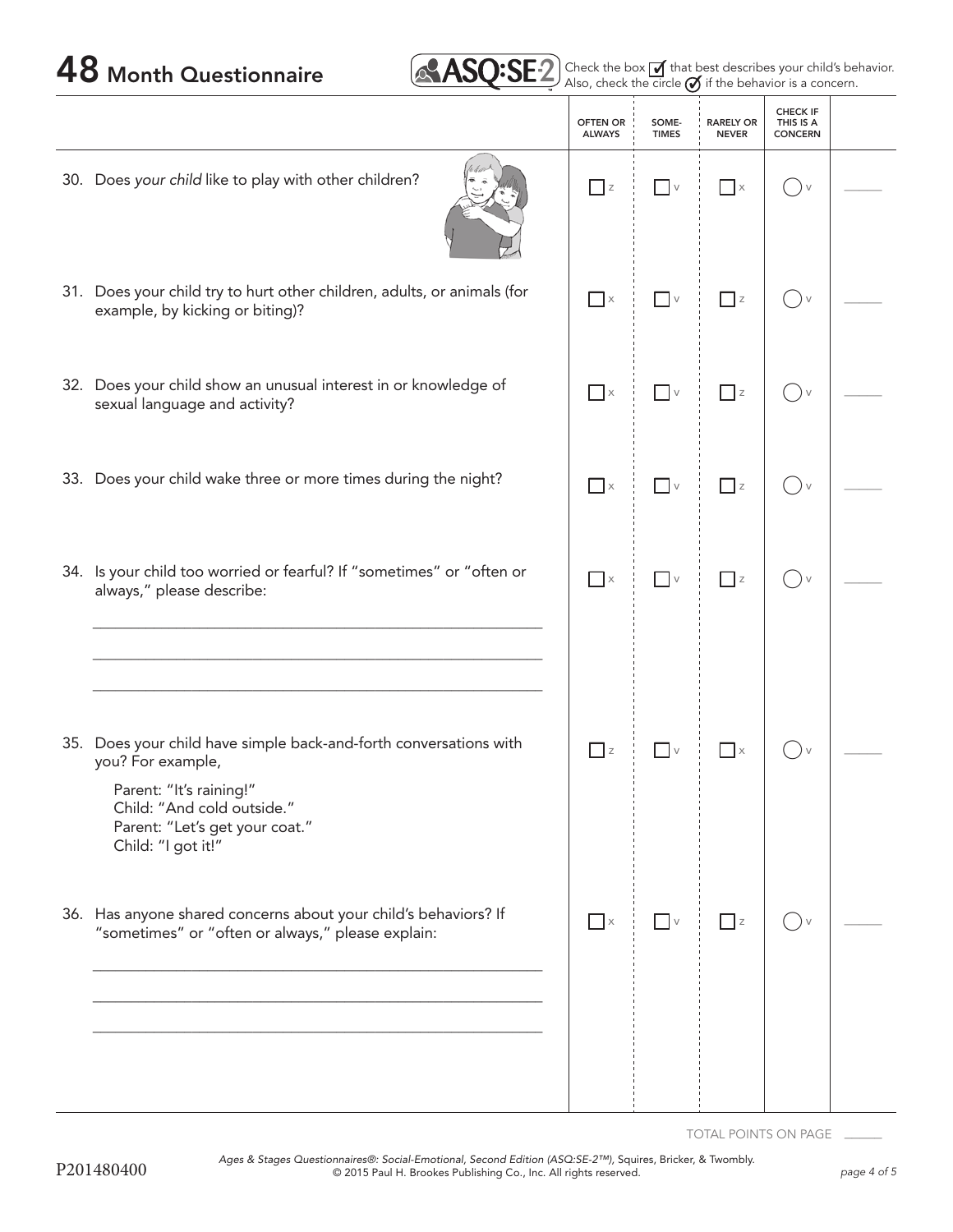

OVERALL Use the space below for additional comments.

| 37. Do you have concerns about your child's eating, sleeping, or toileting habits?<br>If yes, please explain: | <b>YES</b> | <b>NO</b> |
|---------------------------------------------------------------------------------------------------------------|------------|-----------|
|                                                                                                               |            |           |
| 38. Does anything about your child worry you? If yes, please explain:                                         | <b>YES</b> | <b>NO</b> |
| 39. What do you enjoy about your child?                                                                       |            |           |
|                                                                                                               |            |           |